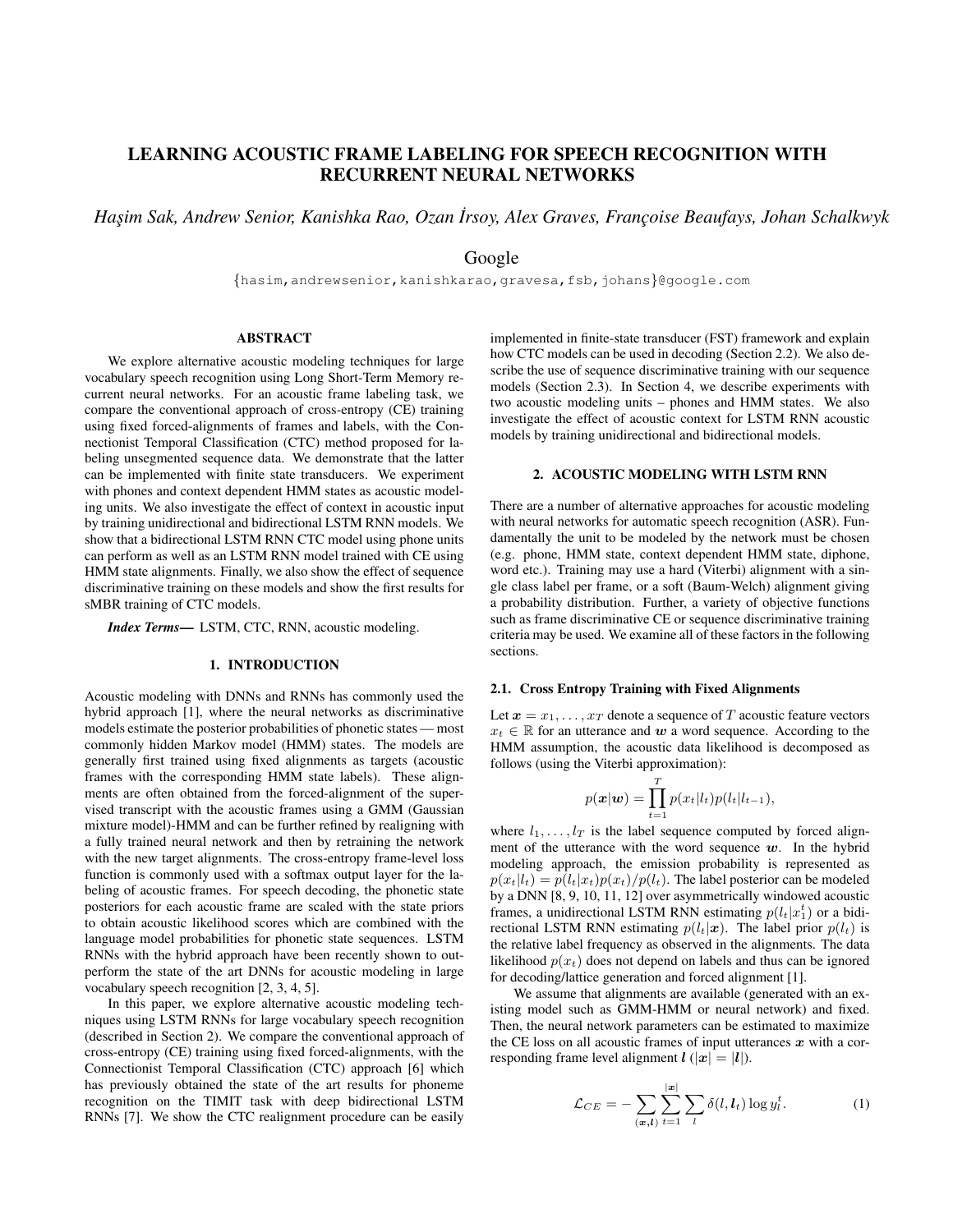where  $\delta(l, l_t)$  is the Kronecker delta and  $y_l^t$  is the network output activations. The network output activations for each label and frame,  $y_l^t$  as computed with a softmax output layer can estimate the label posteriors  $p(l|\mathbf{x})$ . The gradient of the loss function for each training example  $\mathcal{L}(\mathbf{x}, \mathbf{l})$  with respect to input activations  $a_l^t$  of the softmax output layer can be computed as follows:

$$
\frac{\partial \mathcal{L}(\boldsymbol{x}, \boldsymbol{l})}{\partial a_l^t} = y_l^t - \delta(l, l_t) \tag{2}
$$

Hence, with the CE criterion and softmax activation, the stochastic gradient descent method optimizes the network parameters to make the network predictions  $y_t^t$  match the target hard alignments  $\delta(l, l_t)$ .

## 2.2. Learning Acoustic Frame Labeling with Connectionist Temporal Classification

The connectionist temporal classification (CTC) [6] approach is a learning technique for sequence labeling using RNNs where the alignment between the inputs and target labels is unknown. CTC can be implemented as a softmax output layer with an additional unit for the *blank* label used to estimate the probability of outputting no label at a given time. Therefore, the output label probabilities from the network define a probability distribution over all possible labelings of input sequences including the blank labels. The network can be trained to optimize the total log probability of correct labelings for training data as estimated using the network outputs and forward-backward algorithm [13]. The correct labelings for an input sequence are defined as the set of all possible labelings of the input with the target labels in the correct sequence possibly with repetitions and with blank labels permitted between separate labels. Hence, CTC differs from the conventional framewise labeling in two ways. First, the additionally introduced *blank* label relieves the network from making label predictions at a frame when it is uncertain. Second, the training criterion optimizes the log probability of state sequences rather than the log likelihood of inputs.

The CTC loss function is defined as the sum of negative log probability of correct labelings for each training example:

$$
\mathcal{L}_{CTC} = -\sum_{(\bm{x},\bm{l})} \ln p(\bm{z}^{\bm{l}} | \bm{x}) = -\sum_{(\bm{x},\bm{l})} \mathcal{L}(\bm{x}, \bm{z}^{\bm{l}}) \tag{3}
$$

where  $x$  is the input sequence of acoustic frames,  $l$  is the input label sequence (e.g. phonetic transcription for the utterance),  $z^l$  is the lattice encoding all possible alignments of  $x$  with  $l$  which allows label repetitions possibly interleaved with *blank* labels. The probability for correct labelings  $p(z^l|x)$  can be computed using the forward and backward variables estimated with the forward-backward algorithm:

$$
p(\mathbf{z}^{l}|\mathbf{x}) = \sum_{u=1}^{|z^{l}|} \alpha_{x,z^{l}}(t,u)\beta_{x,z^{l}}(t,u)
$$
 (4)

where  $\alpha_{x,z}(t, u)$  is the forward variable representing the summed probability of all paths in the lattice  $z<sup>l</sup>$  starting in the initial state at time 0 and ending in state u at time t,  $\beta(t, u)$  is the backward variable representing the summed probability of all paths starting in state  $u$  of the lattice at time  $t$  and going to a final state, and  $t$  can be any time step. The gradient of the loss function with respect to input activations  $a_l^t$  of the softmax output layer for a training example can be computed as follows:

$$
\frac{\partial \mathcal{L}(\boldsymbol{x}, \boldsymbol{z}^l)}{\partial a_l^t} = y_l^t - \frac{1}{p(\boldsymbol{z}^l | \boldsymbol{x})} \sum_{u \in \{u : \boldsymbol{z}_u^l = l\}} \alpha_{x, z^l}(t, u) \beta_{x, z^l}(t, u) \tag{5}
$$

where  $y_i^t$  is the network softmax output activation for a label l at time step t, and  $u$  represents the lattice states aligned with label  $l$  at time  $t$ . Contrasting the gradient of the CTC loss with the CE loss of hard alignments, we can see that the CTC computes the CE loss with a soft target alignment computed over a lattice of all possible alignments with the forward-backward algorithm.

The gradients for the CTC output layer can be efficiently and easily computed using finite state transducers (FSTs). In the forward pass of the neural network training, we estimate the label posteriors (including the *blank*) for each acoustic frame of an input utterance using the softmax activations of the CTC output layer. In the backward pass, we calculate the gradient of the loss function with respect to input activations to the output layer by computing the forward and backward variables using the shortest path algorithm on an FST representation of all possible alignments for an input utterance. To build the FST representation of possible alignments, we construct a transducer S encoding the label and its posterior as an arc for each time step (hence the sum of the arc probabilities of a path gives the probability of a label sequence  $p(l|x)$ ). Then, we compose this score transducer  $S$  with a transducer encoding all valid label sequences  $L$ . For CTC, L can be built by composing the string transducer for the target phone sequence of an utterance with a simple transducer C converting phone sequences to sequences of phones with repetitions interleaved with optionally repeated *blank* labels (e.g.  $abc \rightarrow blank$ *blank a a b blank blank c c c blank*).

For decoding with the CTC models using the standard beam search algorithm, we build the search graph by simply composing the language model  $G$ , the lexicon  $L$  and the CTC transducer  $C$ ,  $C \circ L \circ G$ . For decoding, the CTC C transducer is a single state FST mapping labels to itself and blank to epsilon. Then, the decoder can handle observing the same label multiple times without explicit label repetitions in the search graph similar to handling HMM states. The output label predictions from the CTC model is very spiky due to blank label predicted for about 90% of frames. For this reason, in contrast to conventional models, the phone label posteriors from the CTC model do not require normalization with respect to language model scores. In decoding, we only divide the blank label posterior by a constant value (9) which adds a cost for not outputting any labels, other label posteriors are directly used in decoding.

#### 2.3. Sequence Discriminative Training

Cross-entropy as a framewise discriminative training criterion is suboptimal for word error rate (WER) minimization objective in ASR, since it does not consider the lexical and language model constraints used in speech decoding. A number of sequence-level discriminative training criteria have been proposed in the literature to address this, including maximum mutual information (MMI) [14], minimum phone error (MPE) [15]. Sequence discriminative training has been shown to improve performance of DNN and LSTM RNN acoustic models bootstrapped with cross-entropy training [16, 17, 18, 19, 4].

In this paper, we use state-level minimum Bayes risk (sMBR) criterion [16] for sequence discriminative training of LSTM RNN acoustic models first trained with CE or CTC loss functions. The gradient of the sMBR criterion can be estimated from the state occupancy counts of the numerator lattice (generated by forced alignment with the transcript truth) and denominator lattice (generated by decoding with a weak language model) for an utterance using the forward-backward algorithm and can be efficiently computed using the shortest path algorithm [20].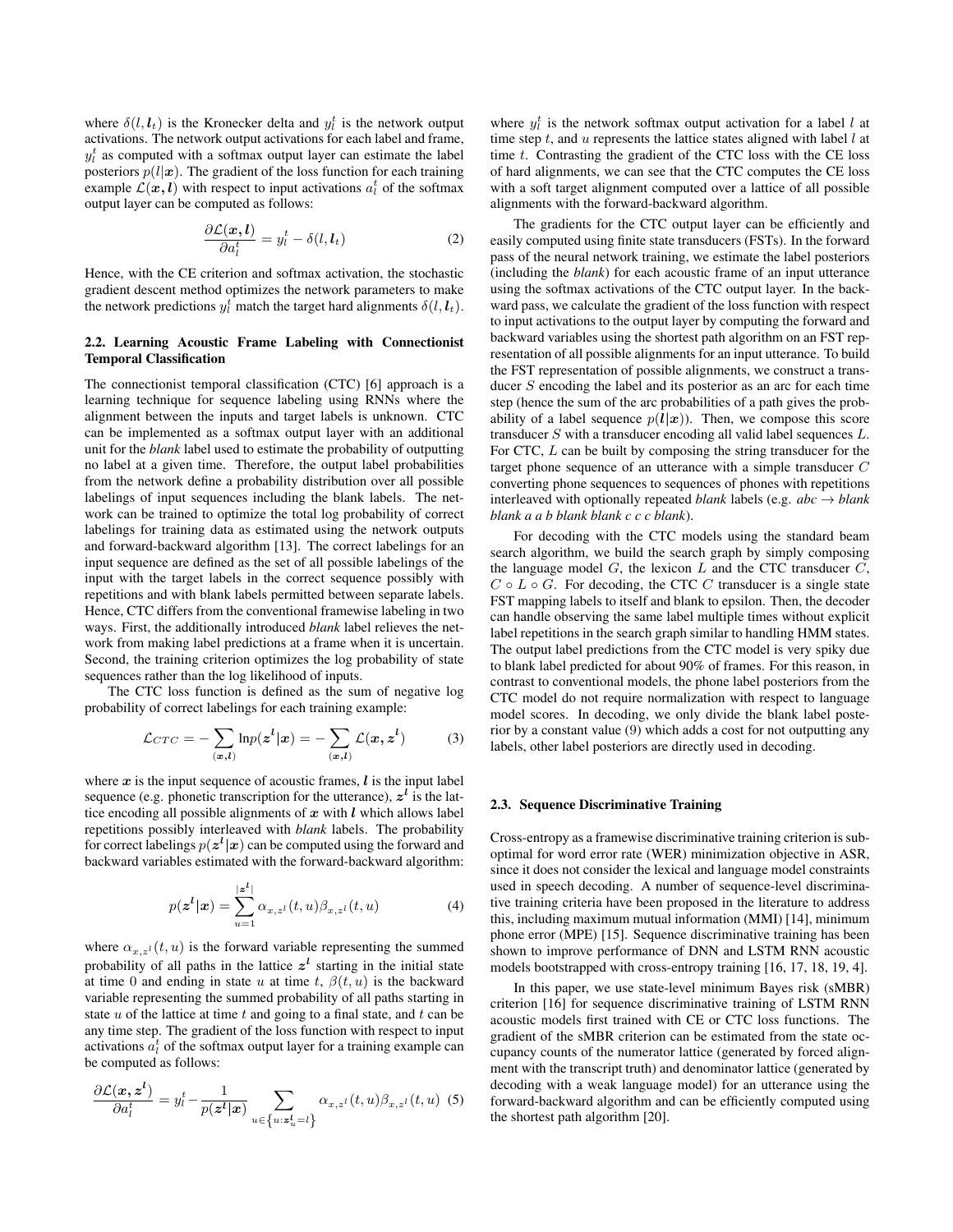#### 3. LSTM RNN ARCHITECTURES & TRAINING

RNNs can be unidirectional or bidirectional models in terms of modeling over the input context [21]. Unidirectional RNNs estimate the label posteriors  $y_l^t = p(l_t|x_t, \overline{h_{t-1}})$  using only left context of the current input  $x_t$  by processing the input from left to right and having a hidden state  $\overrightarrow{h_t}$  in the forward direction. This is desirable for applications requiring low latency. One common way to accomplish performance improvement without degrading the latency much is giving the network limited access to the right/future context by having delayed output targets in training. If one can afford the latency of seeing all inputs, bidirectional RNNs can naturally estimate the label posteriors  $p(l_t|x_t, \overrightarrow{h_{t-1}}, \overrightarrow{h_{t+1}})$  using separate layers for processing the input in the forward and backward directions. We use deep LSTM RNN architectures simply built by stacking multiple LSTM layers, which have been shown to perform better than shallow models for speech recognition [22, 7, 2, 3]. For bidirectional models, we use two LSTM layers at each depth — one operating in the forward and another operating in the backward direction over the input sequence. Both of these layers are connected to both the forward and backward layers above. The output layer is also connected to both of the final forward and backward layers. The labels used for acoustic frame labeling determine the acoustic modeling units used in speech recognition. We experiment with context dependent HMM states and phones for different acoustic modeling techniques and LSTM RNN architectures. We train the models in a distributed manner using asynchronous stochastic gradient descent (ASGD) optimization technique allowing parallelization of training over a large number of machines on a cluster and enabling large scale training of neural networks [23, 24, 18, 25, 3].

#### 4. EXPERIMENTS

We evaluate the performance of various LSTM RNN acoustic models on a large vocabulary speech recognition task.

#### 4.1. Systems & Evaluation

All the LSTM networks are trained on a 5 million utterance dataset consisting of anonymized and hand-transcribed utterances. The input to the LSTM RNNs is the 40-dimensional log mel filterbank energy features computed every 10ms, with no frame stacking. For the LSTM models requiring an input alignment, the utterances are aligned with an 85 million parameter DNN with 13522 CD HMM states. The weights in all the networks are randomly initialized with a uniform (-0.02, 0.02) distribution. We clip the activations of memory cells to range [-50, 50], and their gradients to [-1, 1] This makes training with CTC models stable, without truncating the errors. The trained models are evaluated in a large vocabulary speech recognition system on a test set of 22,500 hand-transcribed, anonymized utterances. For all the decoding experiments, we use a wide beam to avoid search errors. After a first pass of decoding using the LSTM RNNs with a 5-gram language model heavily pruned to 23 million n-grams, lattices are rescored using a 5-gram language model with 15 billion n-grams. We use an output delay of 5 frames for the unidirectional models trained with the CE criterion using the fixed alignments. The delay is not needed for the CTC or bidirectional models. For bidirectional CTC models, we obtained the best results with LSTM layers of depth 5 with forward and backward layers having 300 memory cells at each depth and for unidirectional CTC models, with 4 LSTM layers of 500 memory cells. For the other models,

| Alignment  | Label    | Context | $CE(\%)$ | $\overline{+sMBR}$ (%) |
|------------|----------|---------|----------|------------------------|
| Fixed      | phone    | Uni     | 13.2     |                        |
| Fixed      | phone    | Bi      | 11.0     |                        |
| Fixed      | CD state | Uni     | 10.0     | 8.9                    |
| Fixed      | CD state | Bi      | 9.7      | 9.1                    |
| <b>CTC</b> | phone    | Uni     | 10.5     | 9.4                    |
| <b>CTC</b> | phone    | Bi      | 9.5      | 8.5                    |

Table 1: *LSTM RNN acoustic models.*

we got the best results with 2 LSTM layers of 800 cells each with a recurrent projection layer of 512 units.

#### 4.2. Results & Conclusions

Table 1 shows the word error rates (WERs) of various LSTM RNN acoustic models on the voice search task. Our best CE + sMBR trained DNN model used to obtain initial alignments gives 10.1% on this test set. The alignment *Fixed* refers to the models trained with CE using the fixed alignments, while *CTC* refers to the CTC models constantly realigning the data during training. The context *Uni* refers to the unidirectional models, while *Bi* refers to the bidirectional models. We report the WERs both after the *CE* training and after the *sMBR* training which always starts after convergence of CE training. The bidirectional CTC phone model performs better than both phone and context dependent HMM state models trained on fixed alignments. The unidirectional CTC phone model is significantly better than phone model trained on fixed alignments. However, it does not perform as good as the context dependent HMM state model. The use of bidirectional context makes a significant improvement for the CTC phone model, while it is much less significant for the CE trained model using the context dependent HMM states. Sequence discriminative training with sMBR criterion improves all the models significantly, but it is unexpected that after sequence training the bidirectional LSTM with HMM states does not perform better than the unidirectional LSTM even though the bootstrapping bidirectional CE model has a better WER.

Figure 1 shows the plots of the label posteriors at each time step estimated by various LSTM RNN acoustic models. We observe that bidirectional models make better predictions thanks to use of past and future context. CTC models make only a few spikes for each phone while predicting *blank* label with high probability the rest of the time. Sequence discriminative training seems to be generally increasing the uncertainty by distributing the probabilities to other labels to fix the decoding errors due to disambiguation power of the language model. We observed that training CTC models is not very stable, especially for unidirectional models. The models can sometimes converge to a suboptimal alignment. This is due to the combinational effect of realignment during training and having a model with a memory that enables to learn alignments not necessarily corresponding to a true frame/label alignment. The model can remember the acoustic states it has seen and choose to output the short spikes at any time, without being constrained to output them in synchrony with the corresponding acoustic features. We found bootstrapping CTC models with CE trained models on fixed alignments makes training stable and convergence faster.

Decoding with CTC phone acoustic models is significantly faster than conventional context dependent HMM state models due to spiky predictions of the model. Note that the search graph is also smaller due to context independent acoustic units.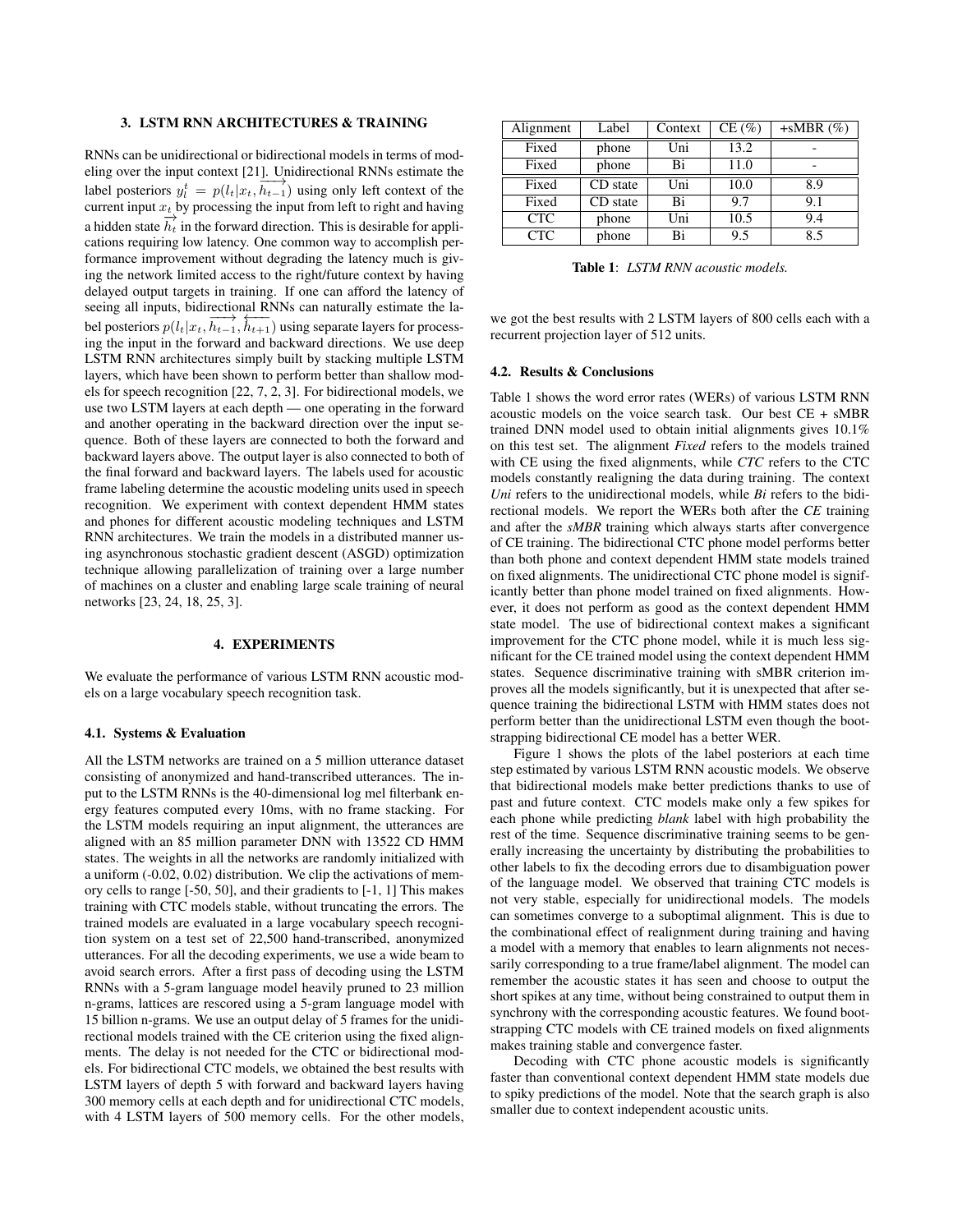

Fig. 1: Label posteriors estimated by various LSTM RNN models plotted against fixed DNN frame level alignments on a heldout utterance *'how cold is it outside'*. We plot the posteriors for only the labels in the alignment. <*b*> refers to the *blank* label in CTC models.